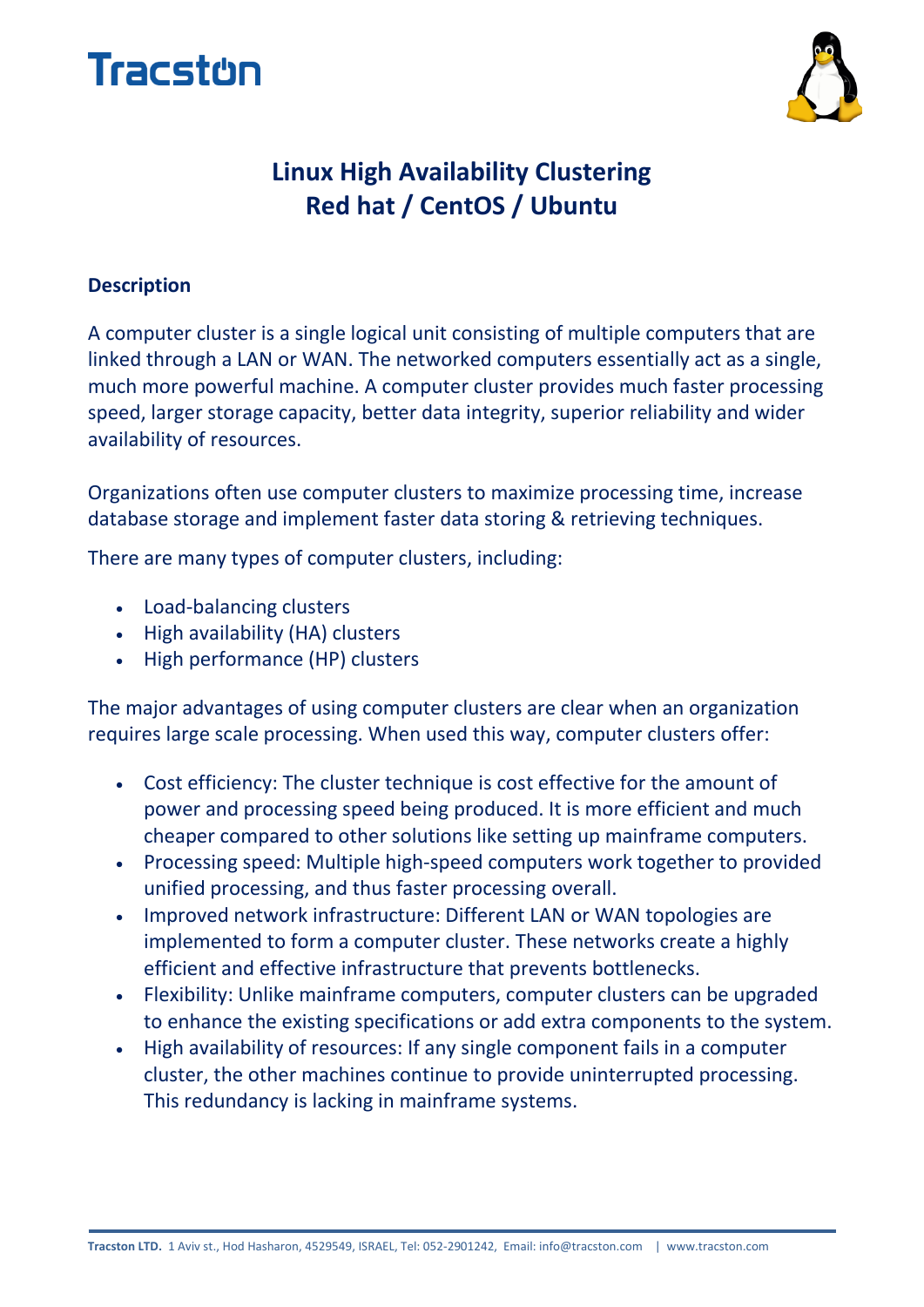



**DRBD** is a distributed replicated storage system for the Linux platform. It is implemented as a kernel driver, several user space management applications, and some shell scripts. DRBD is traditionally used in high availability (HA) computer clusters, but beginning with DRBD version 9, it can also be used to create larger software defined storage pools with a focus on cloud integration

#### **Audience**

This Course is designed for people who have experience with Linux or UNIX, System administrators, developers, architects, decision makers can all benefit from the content covered in this class, especially if they are looking to work with High availability & Redundancy cluster computing.

**Duration**: 16 hours

#### **Requirements**

This Course includes hands on labs training. Users should have access to physical or virtual environment with RHEL 7.x / CentOS 7.x / Ubuntu 16.x installation. Or Internet access to Tracston labs.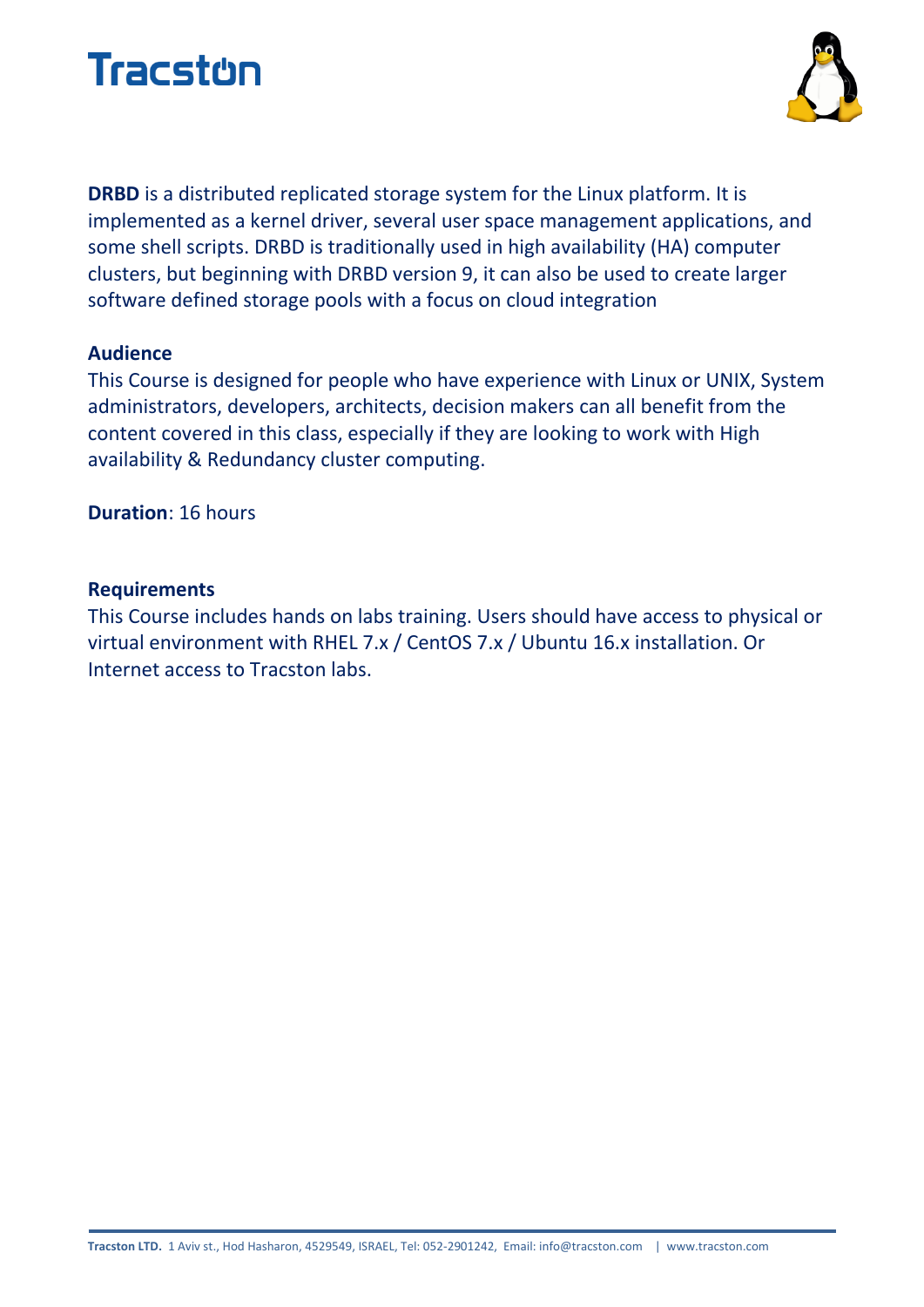# **Tracston**



### **Module 1 – Day 1**

#### **• What is Linux Cluster?**

- Introduction
- **•** Overview
- High Availability and Redundancy
- Popular Linux Cluster software
- **Hardware Requirements**
- **Network Considerations**
- **Linux Cluster Pacemaker & Corosync**
	- o Overview
	- o Cluster Installation
	- o Cluster software structure
	- o Management
- **•** Shared Storage
	- o Overview
	- o Replicated Storage
	- o Storage area network (SAN)
	- o Network attached storage (NAS)
	- o Storage server
	- o Cloud storage
- **DRBD Filesystem (Distributed Replicated Block Device)**
	- o Installing DRBD ( Ubuntu/CentOS)
	- o Configuring DRBD
	- o Making your data
	- o Configuring DNS
- **Utilities**
	- o HA Components
	- o Clustered Resources
	- o Configuration Tools
	- o Scripting
- **Summary**